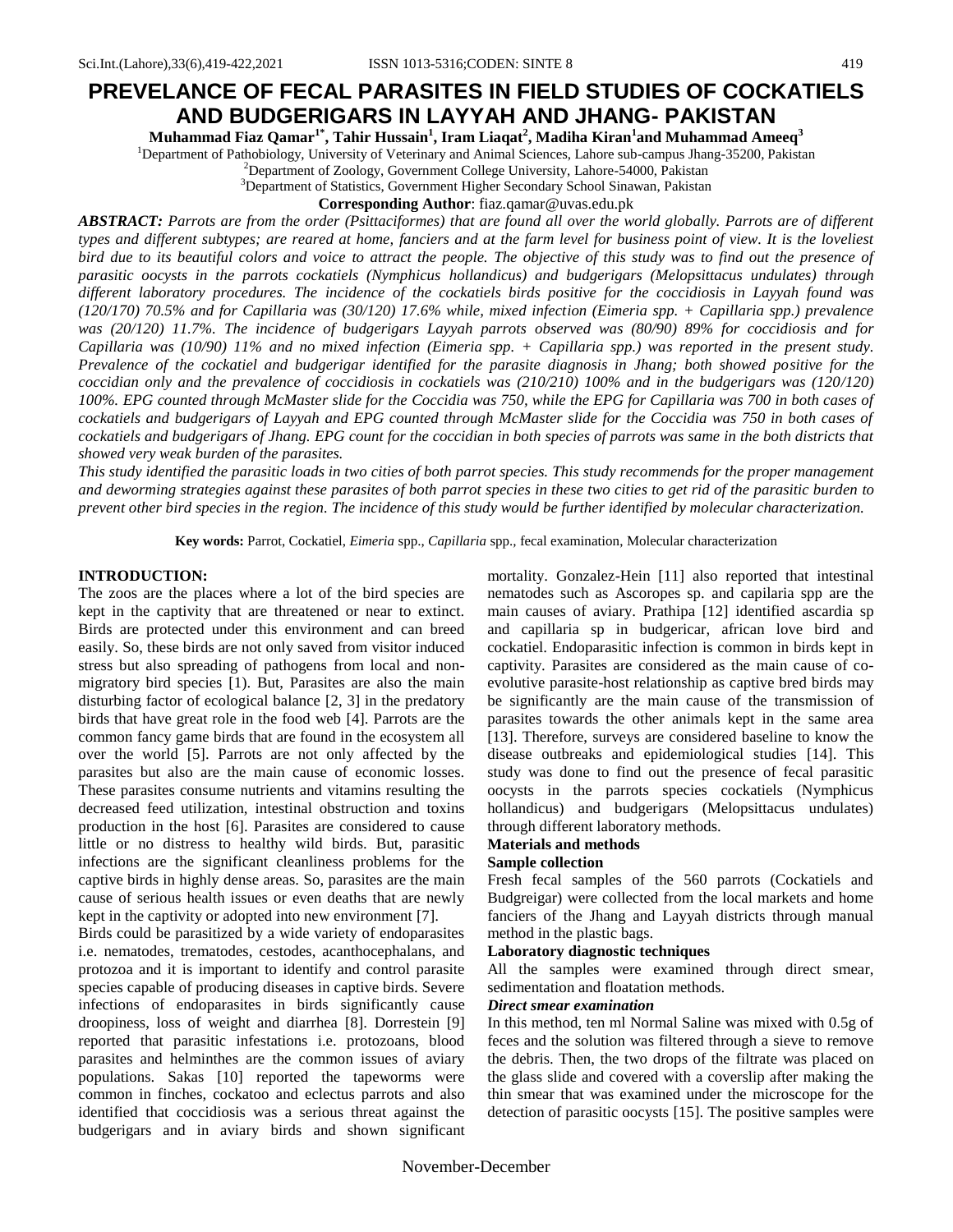further examined by direct smear examination, sedimentation and floatation methods.

## *Sedimentation technique*

The samples that were positive for the direct smear examination were further identified by Sedimentation method. In this method, three grams of the fecal samples were mixed in the distilled water and sieved. Centrifugation of the filtrate was performed at 1500 rpm for 2 minutes. The supernatant was discarded and a drop of sediment was placed on the glass slide and parasitic oocysts were detected under the microscope [16].

#### *Flotation technique*

The samples that were positive for the direct smear and sedimentation methods were examined through [17].

#### *McMaster counting Technique*

EPG (eggs per gram) in fecal samples were measured through the McMaster method as proposed by [18].

#### **Statistical Analysis:**

Statistical analysis was done through Quantitative Parasitology (QPweb) software Version 1.0.10. The percentage of prevalence, mean intensity and mean abundance following the statistical methods was described by [19]. Measures of infection are presented in Table 1.

## **RESULTS**

We observed 250 cockatiels and 100 budgreigars birds from the Layyah district. Prevalence of the parasites identified in the both parrot species was one protozoan *(Eimeria spp.)* and one Helminth *(Capillaria spp.).* The parrots were parasitized with the coccidian spp the most as compared to Capillaria spp. Prevalence of the bird positive for the coccidiosis in Layyah was found (120/170) 70.5% and for *Capillaria* was (30/120) 17.6% in Layyah Cockatiel species and mixed infection *(Eimeria spp. + Capillaria spp.)* prevalence was (20/120) 11.7% in Layyah cockatiels also identified as shown in Table 1. The incidence of budgerigars Layyah parrots showed was (80/90) 89% for coccidiosis and for *Capillaria* was (10/90) 11% and no mixed infection (*Eimeria* spp. + *Capillaria* spp.) was reported in the present study of Budgreigars parrots of Layyah. Prevalence of the cockatiel and budgerigar identified for the parasite diagnosis in Jhang; both showed positive for the coccidian only. But, the prevalence of coccidiosis in cockatiels was (210/210) 100% and in the budgerigars was (120/120) 100% and no other parasite was reported in the present study at jhang district for two species of parrots.

EPG counted through McMaster slide for the *Coccidia* was 750, while the EPG for *Capillaria* was 700 in both cases of cockatiels and budgerigars of Layyah and EPG counted through McMaster slide for the *Coccidia* was 750 in both cases of cockatiels and budgerigars of Jhang.

**Table 1. Measures of Fecal Parasites (prevalence, mean intensity and mean abundance) stratified by Parrots sampled**

| <b>Birds Species</b> | Parasite<br>Species              | Total<br>infected<br><b>Birds</b> | Infected<br><b>Birds</b> | Not.<br>Infected<br>Bird | % Prevalence<br>Infected bird | Mean<br>Intensity | Mean<br>abundance |
|----------------------|----------------------------------|-----------------------------------|--------------------------|--------------------------|-------------------------------|-------------------|-------------------|
|                      | Eimeria                          | 170                               | 120                      | 30                       | 70.5                          | 1.41              | 0.6               |
|                      | Cappilaria                       |                                   | 30                       |                          | 17.6                          | 5.67              | 0.15              |
| Layyah               | Mixed<br>Infection               |                                   | 20                       |                          | 11.7                          | 8.5               | 0.1               |
|                      | Eimeria                          | 90                                | 80                       | 10                       | 89                            | 1.12              | 0.8               |
|                      | Capillaria                       |                                   | 10                       |                          | 11                            | 9                 | 0.1               |
| Cockatiels           | Eimeria                          | 210                               | 210                      | 40                       | 100                           |                   | 0.84              |
| Budgerigars          | Eimeria                          | 120                               | 120                      | 30                       | 100                           |                   | 0.8               |
|                      | Cockatiels<br><b>Budgerigars</b> |                                   |                          |                          |                               |                   |                   |

**%Prevalence-**(no. of infected birds/total no. of birds examined (infected and non-infected)×100

**Mean intensity**-total no. of parasites within infected host/total no. of infected birds with that parasite

**Mean abundance**-total no. of individual parasites in infected host/total no. of hosts examined (infected and non-infected)

## **DISCUSSION**

Most poultry birds are subjected under the hygienic environmental conditions and vaccination against the different harmful diseases as these are bred in the controlled houses or in the captivity. But, parrots have no vaccination available against the harmful infections and these are bred in the open houses and they have no proper hygienic conditions in the captive environment. So, these factors have the great involvement for the harmful diseases in parrots as compared to the other poultry or captive birds. There are different endoparasites of parrots i.e. *nematodes, cestodes,* and *protozoa* that are involved in the low production of eggs, less growth and mortalities of the birds. Different techniques are involved for the proper diagnosis of parasites in the birds.

But, the fecal examination is the most probable method for the detection of parasites incidence in the birds.

Previous researchers have reported the endoparasites that are co-related with the present study as incidence in 11.1–51.9% of zoo birds in Turkey [20]**,** from 48.1% to 71.4% in India [21,22]**,** 51.6% in Spain [23]**,** and in 22.5% of pet birds in Japan [24]**.** *Eimeria* and *Isospora* infections were also reported in *Passeriformes* and *Psittaciformes* [25,26]. This study is also related with the findings of [27] as he conducted a study in 2005 and 2011, a total of 10,356 faecal samples of different avian species were determined. He reported that Coccidia (mainly *Eimeria spp./Isospora spp./Caryospora spp.), Capillaria spp., ascarids (mainly Ascaridia spp./Porrocaecum spp.), Heterakis spp., Trichostronyglus spp. and Amidostomum spp.* were the most frequently identified parasites. Very less prevalence of coccidia; But the prevalence of *capillaria* was the same as identified by [1] as he determined the endoparasites in zoological gardens in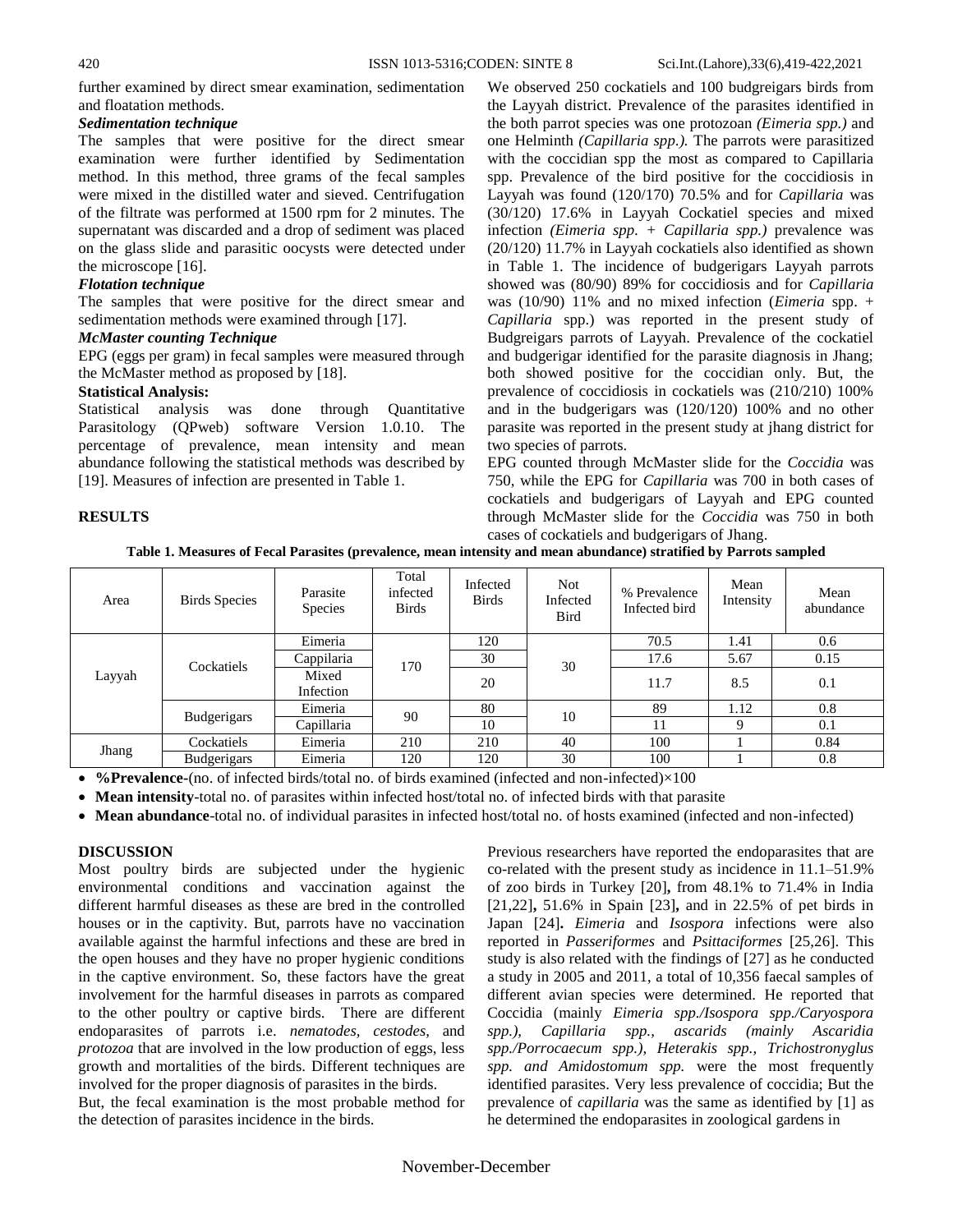Serbia conducted during 2015 and 2016 from 318 individual birds belonging to 112 species and diagnosed 7 different parasites and the prevalence of *coccidia* and *capillaria* reported was in the ranges between 8.33% and 32.84%, and 2.77% and 29.41% respectively. Sierra [28] diagnosed *capillariosis* with the prevalence of 100% in *Falconidae, Psittacidae and Ramphastidae* birds from the captive fauna center in Columbia. But this study has not supported the present study. Low prevalence of mixed infection with *Syngamus* and *capillarids* (0.7%) was found in the same peacock species from Italy [7] and this study also showed very low prevalence of capillaria than the present study results. The research conducted in India, Prathipa [29] diagnosed mixed infection with species from genera *Capillaria, Ascaridia and Trichostrongylus* in 60.78% of zoo birds of *Psittacidae* family and this study also not supported the present study results.

Patra [30] determined the prevalence of endoparasitic infections of birds in different zoological gardens in North-Eastern region of India that was investigated from February 2018 to January 2019 of 1,275 fecal samples from 10 different species of captive birds. The overall prevalence of helminths found was 29.25%. With that, coccidian oocysts, eggs of *Capillaria spp, Ascaridia spp, Heterakis spp, Raillietina tetragona, R. cesticillus, Echinostoma spp, Strongyloides avium, Dispharynx spp*, eggs of unidentified trematode and co-infections with more than one species were recorded from some Zoological gardens. This study correlated with the present study as coccidian was the most prevalent parasite in different species.

Papini [7] collected faecal samples individually from pet  $(n =$ 63) and zoo  $(n = 83)$  birds representing 14 orders and 63 species. Overall, 35.6% of the birds harboured parasites (42.2% of zoo birds and 27% of pet birds), including *Strongyles-Capillarids* (8.9%), *Ascaridia* (6.8%), *Strongyles* (5.5%), *G. duodenalis Assemblage A* (5.3%), *Coccidia* (4.1%), *Cryptosporidium* (4%), *Porrocaecum* (2.7%), *Porrocaecum-Capillarids* (2%), and *Syngamus-Capillarids* (0.7%). This study has not supported the present study results; as very less prevalence was identified in this study than the present study. Cunha [13] reported endoparasites in faecal samples from cracids (curassows and allies) bred in captivity at the Parque Dois Irmãos, Recife, and Pernambuco state in Brazil. The results obtained were positive for *Strongyloides sp., Ascaridia sp.*, *Capillaria sp*. and cysts of Entamoeba coli.

Marietto-Gonçalves [31] reported that coccidia were the commonest parasites in their analyses on birds. However, it is worth pointing out that in that study 95.45% of the samples testing positive came from Passeriformes. This study has supported the present study results as very high prevalence was identified in this study like the present study results. Eggs of Capillaria sp. have also been recorded in the faeces of the orders *Galliformes* and *Passeriformes* [31] that supports our study results.

The present study revealed the parrots cockatiels *(Nymphicus hollandicus)* and budgerigars *(Melopsittacus undulates)* infected with different types of endoparasites. Mixed infections were also seen in examined cockatiels parrots of layyah district. This was a preliminary study for identification

and prevalence of parasites in parrots. The prevalence of these infections in parrots would be better identified by further extended molecular studies. Necessary prevention and control programs should be implemented to reduce the risk of parrots to get rid of infection. Furthermore, proper management practices and public awareness strategies should be adopted to stop the spread of pathogens from parrots to other livestock and humans.

## **REFERENCES:**

- [1] Ilić, T., Becskei, Z., Gajić, B., Özvegy, J., Stepanović, P., Nenadović, K., & Dimitrijević, S. (2018). Prevalence of endoparasitic infections of birds in zoo gardens in Serbia. *Acta parasitologica, 63*(1), 134-146. <https://doi.org/10.1515/ap-2018-0015>
- [2] Zhao, T., Guo, Y.-N., Zhang, L.-P., & Li, L. (2016). Ultrastructure of Ascaridia galli (Schrank, 1788)(Nematoda: Ascaridida) from the endangered green peafowl Pavo muticus Linnaeus (Galliformes: Phasianidae). *Acta parasitologica, 61*(1), 66-73. <https://doi.org/10.1515/ap-2016-0007>
- [3] Núñez, V., Drago, F. B., Digiani, M. C., & Lunaschi, L. I. (2017). Nematode parasites of the Chilean Flamingo, Phoenicopterus chilensis (Phoenicopteridae) from Central Argentina, with a description of a new species of Tetrameres (Tetrameridae). *Acta parasitologica, 62*(2), 422-431. <https://doi.org/10.1515/ap-2017-0050>
- [4] Víchová, B., Reiterová, K., Špilovská, S., Blaňarová, L., Hurníková, Z., & Turčeková, Ĺ. (2016). Molecular screening for bacteria and protozoa in great cormorants (Phalacrocorax carbo sinensis) nesting in Slovakia, central Europe. *Acta parasitologica, 61*(3), 585-589. <https://doi.org/10.1515/ap-2016-0078>
- [5] Darrel, K. (1996). Antimicrobials commonly used in avian medicine Part 4: Antifungals, anthelmintics, and antiprotozoals. *Old World Aviaries Antimicrobial. Hill Country Aviaries L LC*, 33-34.
- [6] Khan, M., Khan, M., Shafee, M., & Khan, J. (2010). Prevalence and chemotherapy of helminthiasis in parrots at Lahore Zoo, Pakistan. *J. Anim. Plant Sci, 20*, 189-192. J. Anim. Pl. Sci. 20(3): 2010
- [7] Papini, R., Girivetto, M., Marangi, M., Mancianti, F., & Giangaspero, A. (2012). Endoparasite infections in pet and zoo birds in Italy. *The scientific world journal, 2012*. <https://doi.org/10.1100/2012/253127>
- [8] Saranya, K., Prathaban, S., Senthilkumar, K., Srithar, A., & Gomathinayagam, S. (2017). Incidence of endoparasite and protozoal infection in captive wild birds. *Int J Sci Environ Technol, 6*(5), 2911-2920.
- [9] Dorrestein, G. M. (2003). *Diagnostic approaches and management of diseases in captive passerines.* Paper presented at the Seminars in Avian and Exotic Pet Medicine. <https://doi.org/10.1053/saep.2003.127881>
- [10] Sakas, P. S. (2002). Understanding avian laboratory tests. *Essentials avian Med a Guid Pract*, 1-10.
- [11] González-Hein, G., Fredes, F., Kinsella, M., Larenas, J., & González-Acuña, D. (2012). New reports of helminthes in captive exotic psittacine birds in Chile. *Archivos de Medicina Veterinaria, 44*(1), 87-91. Arch Med Vet 44, 87-91 (2012)